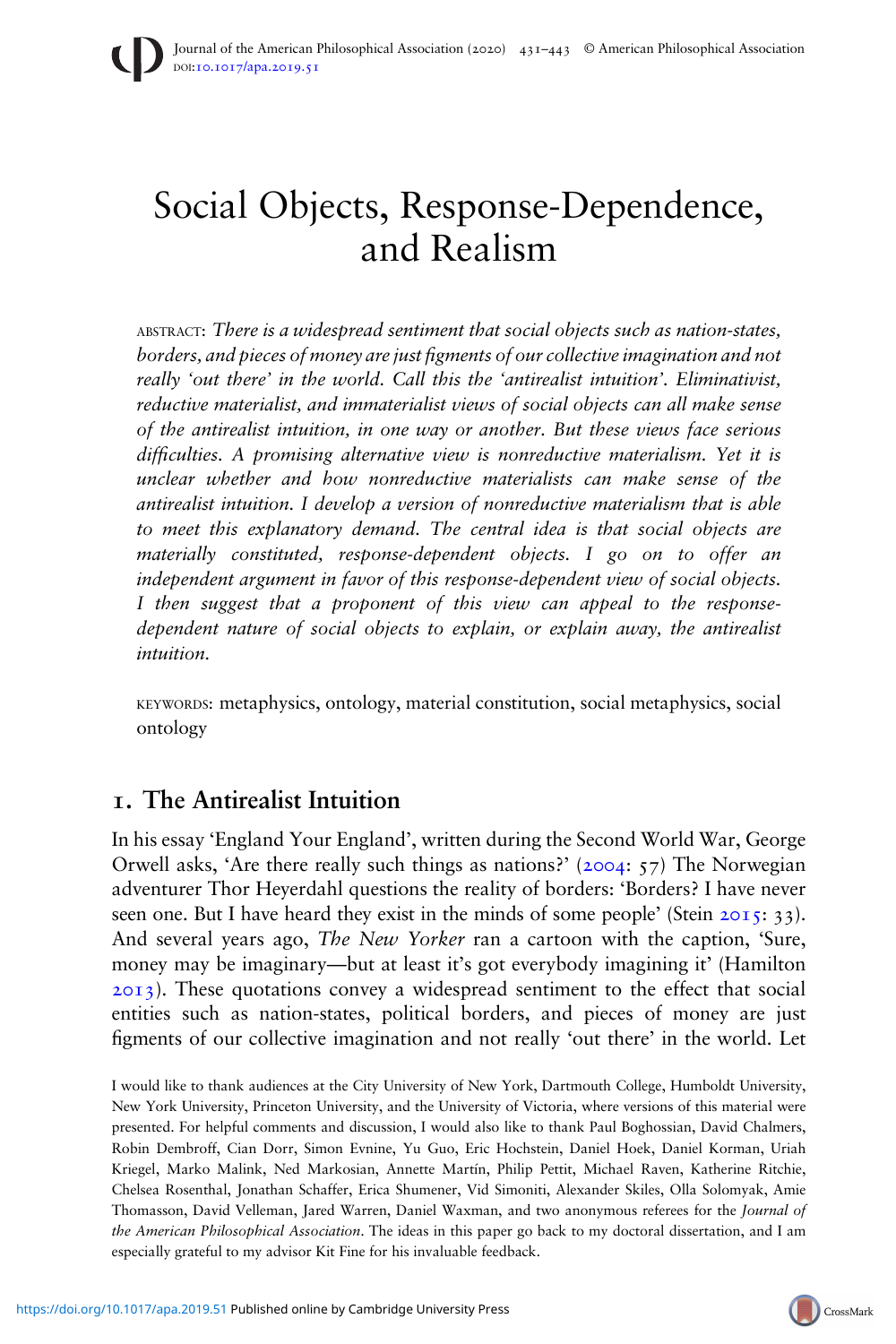us call spatially located, particular social entities such as nation-states, borders, and dollars social objects.<sup>1</sup> And let us call the sentiment in question the antirealist intuition.

Some positions on the metaphysics of social objects can easily account for the antirealist intuition. In particular, the *eliminativist* who says that social objects do not exist can maintain that this intuition is getting at the fact that there are no social objects. And the *reductive materialist* who says that every token social object is identical to a token ordinary material object can maintain that the intuition is getting at the fact that there are no social objects 'over and above' the ordinary material objects that we already recognize. However, both eliminativism and reductive materialism face serious difficulties. Eliminativism conflicts with apparent truths (cf. Fine  $[2001; 2]$  and Schaffer  $[2009; 2.1]$ ; cf. also Korman [ $2015$ : ch. 4] and Thomasson [ $2019$ :  $\int$ I]). For instance, it is a historical fact that the United States of America was founded in  $1776$  and not dissolved thereafter. Given that to found something is to bring it into existence, it follows that nation-states exist. Likewise, it is a geopolitical fact that there is a border between Vermont and New Hampshire. It follows from this that there are borders. Reductive materialism, on the other hand, is plagued by the problem from Leibniz's Law (cf. Hindriks [2013: 419] on organizations and Korman [2019: §.] on stores). Consider, for example, the dollar bill in my wallet. The reductive materialist says that this dollar bill is identical to the coincident piece of paper (cf. Searle  $1995$ : 57). Yet the dollar bill apparently does not share all properties with the piece of paper. For instance, the piece of paper could have existed even if the United States had lost the Revolutionary War and never introduced the currency of the US dollar, whereas the dollar bill could not have existed under these circumstances. So by Leibniz's Law, which says that  $a$  and  $b$  are identical only if they share all properties, the dollar bill is not identical to the piece of paper. Or consider river borders, such as the border between Vermont and New Hampshire. The reductive materialist might identify the Vermont-New Hampshire border with the Connecticut River. Yet the Vermont-New Hampshire border could continue to exist even if the Connecticut River dried up. So by Leibniz's Law, the border is not identical to the river.

Other positions on the metaphysics of social objects may be able to explain away the antirealist intuition. In particular, the *immaterialist* who says that social objects are immaterial or abstract may maintain that the intuition is based on a mistaken association between concreteness and reality.<sup>2</sup> That is, the immaterialist may contend that we correctly perceive that social objects are not concrete, but we mistakenly associate the real with the concrete. This leads us to mistakenly intuit

I will not attempt to precisely define the class of social objects. That said, I will note that a necessary condition for being a social object is being an object that cannot be brought into existence without a society. Since ordinary material artifacts like tables and chairs can be brought into existence by lone individuals, they are not social objects in the relevant sense.

 $2$  Korman (2019:  $4$ –5) defends an immaterialist view of social objects such as stores, restaurants, and states. Smith suggests that some borders and air-traffic corridors are abstract (Smith and Searle  $2003$ :  $290-91$ ). Thomasson (2003a: 273, 282-83) and Searle (2010:  $94-95$ , 108-109) also countenance certain abstract social entities, but it is unclear whether they would take any social objects in my sense to be abstract.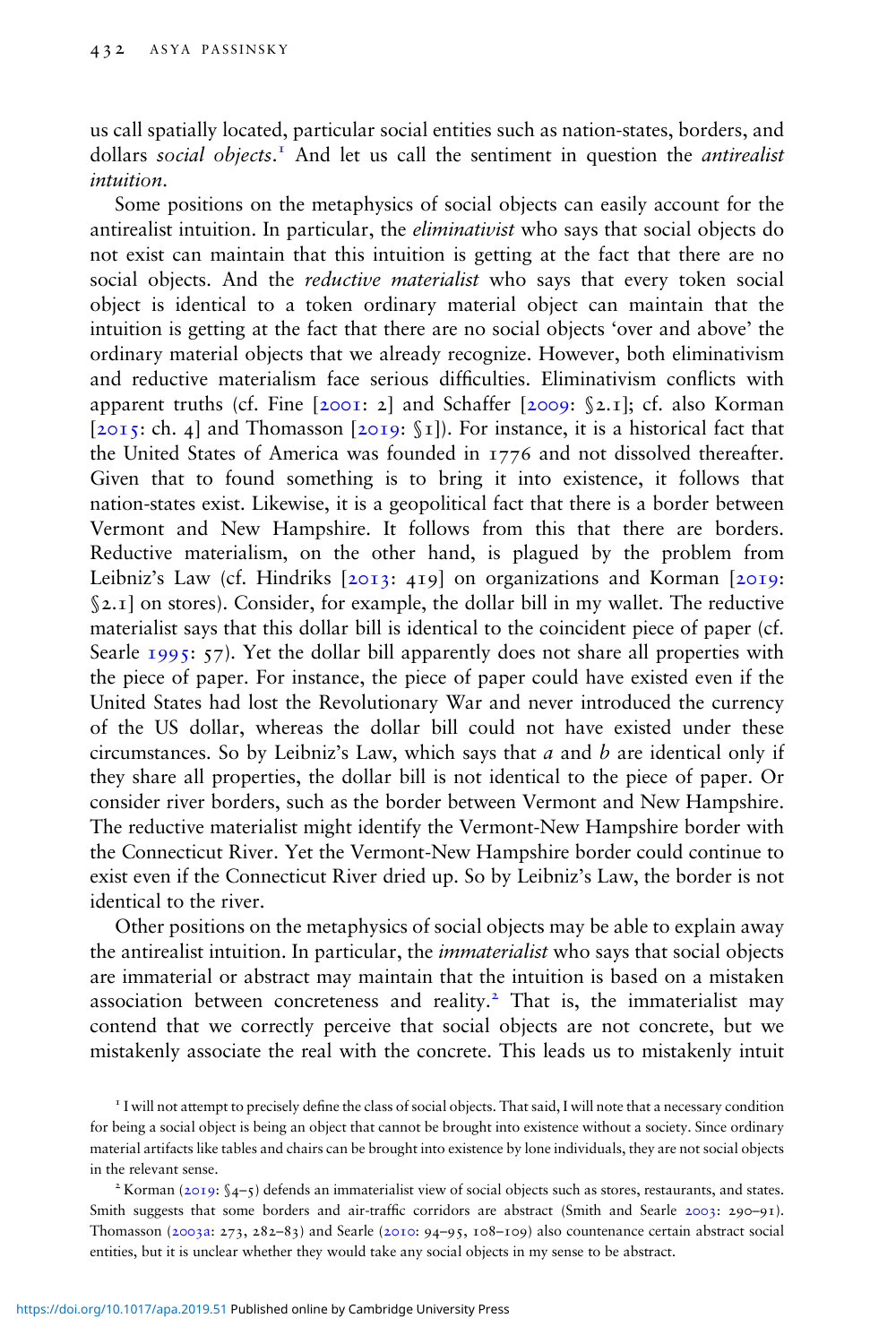that social objects are somehow unreal. But immaterialism also faces a serious challenge—namely, accounting for the spatial properties of social objects. Thus, for example, the United States is located in the Western Hemisphere, the border between Vermont and New Hampshire lies to the east of New York, and a particular dollar bill is in my wallet. But if these social objects are immaterial or abstract, it is hard to see how they could have such spatial properties.

If eliminativism, reductive materialism, and immaterialism are rejected, a natural alternative position is nonreductive materialism. The nonreductive materialist maintains that social objects exist (contra eliminativism), that token social objects are not identical to token ordinary material objects (contra reductive materialism), and that social objects are nevertheless material entities (contra immaterialism). Nonreductive materialism avoids the problems raised for the preceding views. It does not conflict with apparent truths in the way that eliminativism does, as it countenances the existence of social objects. It avoids the problem from Leibniz's Law that plagues reductive materialism, since it does not identify social objects with ordinary material objects. And it has an easier time accounting for the spatial properties of social objects than does immaterialism, as it upholds the materiality of social objects. Nonreductive materialism is thus a promising alternative.

But how do we make sense of the antirealist intuition, as nonreductive materialists? This is far from clear. We cannot make sense of it by pointing to the fact that social objects are nonfundamental. For ordinary material objects such as trees, rocks, tables, and chairs are also nonfundamental. Yet, the antirealist intuition does not encompass these objects—there is no widespread sentiment that trees, rocks, tables, and chairs are just figments of our imagination and not really 'out there' in the world. Nor can we fully and adequately make sense of the intuition by pointing to the fact that social objects are less fundamental than ordinary material objects. For the intuition has something to do with the mind-dependent character of social objects, whereas relative fundamentality need not have anything to do with mind-dependence—the facts of physics are more fundamental than the facts of chemistry, but neither set of facts is mind-dependent. Finally, we cannot make sense of the intuition by merely pointing to the mind-dependence of social objects. For ordinary material artifacts such as tables and chairs are also mind-dependent insofar as they are essentially the products of human intentional activity (see Baker  $[2004: 102-103]$ , Korman [2015: §8.4.1], and Evnine [2016: 69-70]; cf. Hilpinen [1993: §2-3] and Thomasson  $[2003b: 581 n. 2, 592]$ . Yet, the antirealist intuition does not encompass such artifacts.

My aim in the rest of this paper is to show how nonreductive materialists can make sense of the antirealist intuition. I do this by developing a version of nonreductive materialism that has the resources to meet this explanatory demand. The central idea is that social objects are materially constituted objects that are response-dependent in a certain sense (section  $2$ ). I go on to offer an independent argument in favor of this response-dependent view of social objects (section  $\alpha$ ). I then suggest that a proponent of this view can appeal to the response-dependent nature of social objects to explain, or explain away, the antirealist intuition (section 4).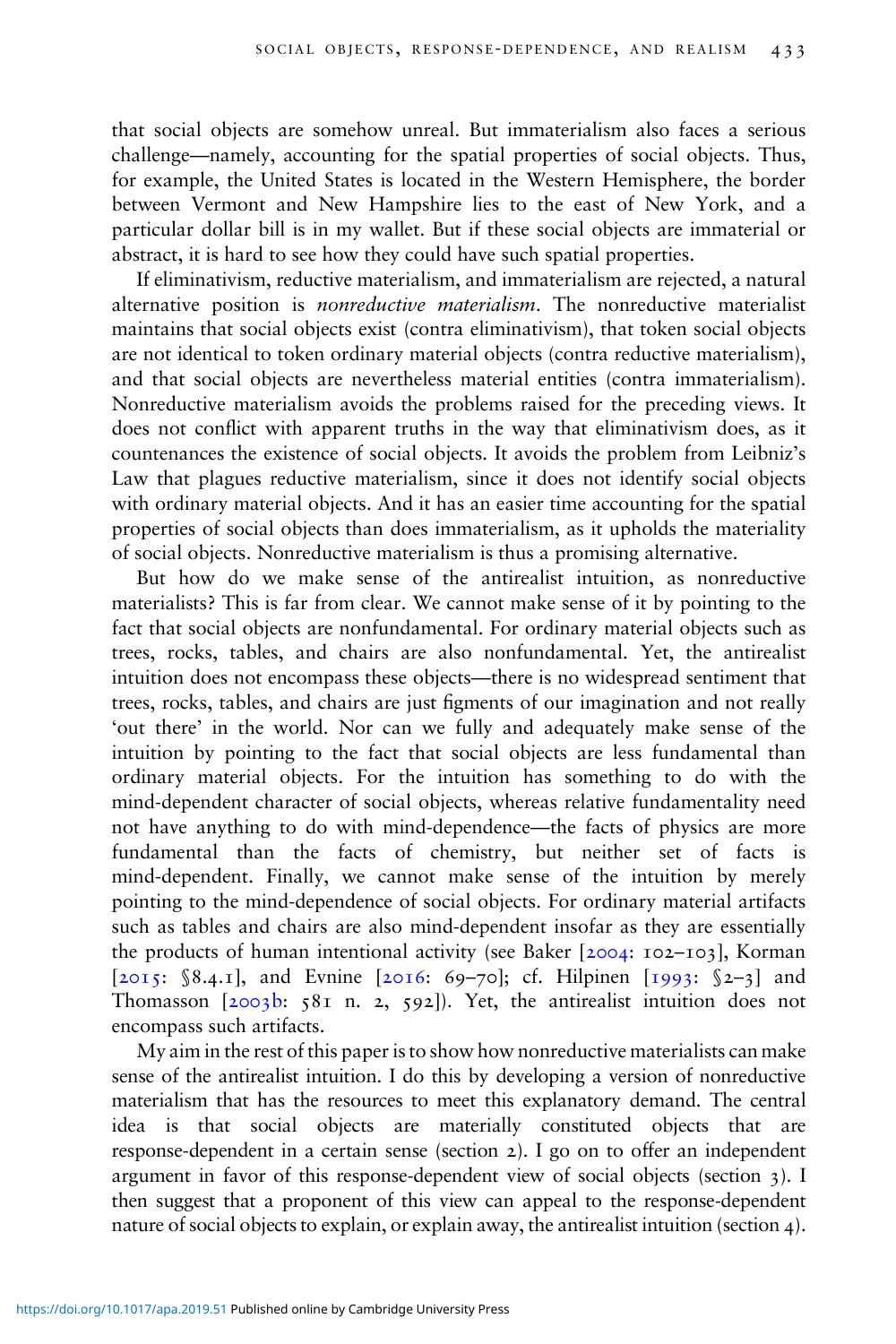### . The Response-Dependent View

There are two basic ideas behind my proposed version of nonreductive materialism. The first is that social objects are *materially constituted*, much like ordinary material objects such as rocks, rivers, tables, and chairs. The second is that social objects, unlike these ordinary material objects, are *response-dependent* in a certain sense.<sup>3</sup> Roughly, they exist partly in virtue of our attitudes towards them (cf. Hayek [1943: 2-3], Searle [1995: ch. 2], Tuomela [2002: ch. 5], Thomasson [2003a:  $\S$ 2], Hindriks [2006: §3], Khalidi [2015: §2], and Ásta [2018: ch. 1] on the attitude-dependence of various other social items including institutional facts, social kinds, social properties, and social concepts). In this section I develop this response-dependent view of social objects more rigorously using the toolkit of analytic metaphysics and ideas from the social ontology literature.

#### 2.1 Preliminary statement

As a first pass, let us say that on the response-dependent view, any social object  $z$ satisfies the following two conditions by its very nature:

- (MC) At any time at which z exists:  $(\exists x)(x \text{ constitutes } x \& x \text{ is material}).$
- (RD) (i) For any  $\gamma$ :  $\gamma$  constitutes  $\gamma$  if and only if  $\gamma$  is taken to constitute  $\gamma$ ; and (ii) for any y such that y constitutes  $z: [y \text{ constitutes } z]$  holds in virtue of [y is taken to constitute  $z$ ].<sup>4</sup>

The material constitution condition (MC) says that whenever  $z$  exists, there is something material that constitutes it. The response-dependence condition (RD) says that something constitutes  $z$  just in case it is taken to constitute  $z$  (first clause), and that anything that constitutes z does so *in virtue* of being taken to constitute z (second clause).

A few remarks are in order. As I understand the relation of constitution in (MC) and (RD), it is a relation distinct from identity (for a defense of the view that constitution is not identity, see, e.g., Johnston  $[1992]$ , Baker  $[1997]$ , and Fine  $[2003]$ ). Specifically, I take constitution to be an irreflexive and asymmetric dependence relation that holds between an object and either another object (i.e., a thing) or some stuff. A statue and the clay from which it is made provide a paradigm example of constitution, with the clay constituting the statue. Note that an object may be constituted by different objects or stuff at different times, for instance, a statue may be constituted by different clay at different times.<sup>5</sup>

<sup>4</sup> '[p]' denotes the fact that p.

<sup>5</sup> Constitution is sometimes taken to be a three-place relation that holds between an object x, another object or some stuff y, and a time t. On this account, (MC) can be reformulated as follows: At any time t at which z exists:  $(\exists x)$ (x constitutes z at  $t \& x$  is material). And (RD) can be reformulated, e.g., as follows: (i) For any y and any  $t: y$ constitutes z at t if and only if y is taken to constitute z at t; and (ii) for any y and any t such that y constitutes z

<sup>&</sup>lt;sup>3</sup> Note that the relevant notion of response-dependence is quite different from the orthodox notions in the literature, not least because the orthodox notions apply to classes of judgments (Wright 1992: 108-24) or concepts (Pettit  $1991$ : §2; Johnston  $1993$ : §4), not to objects.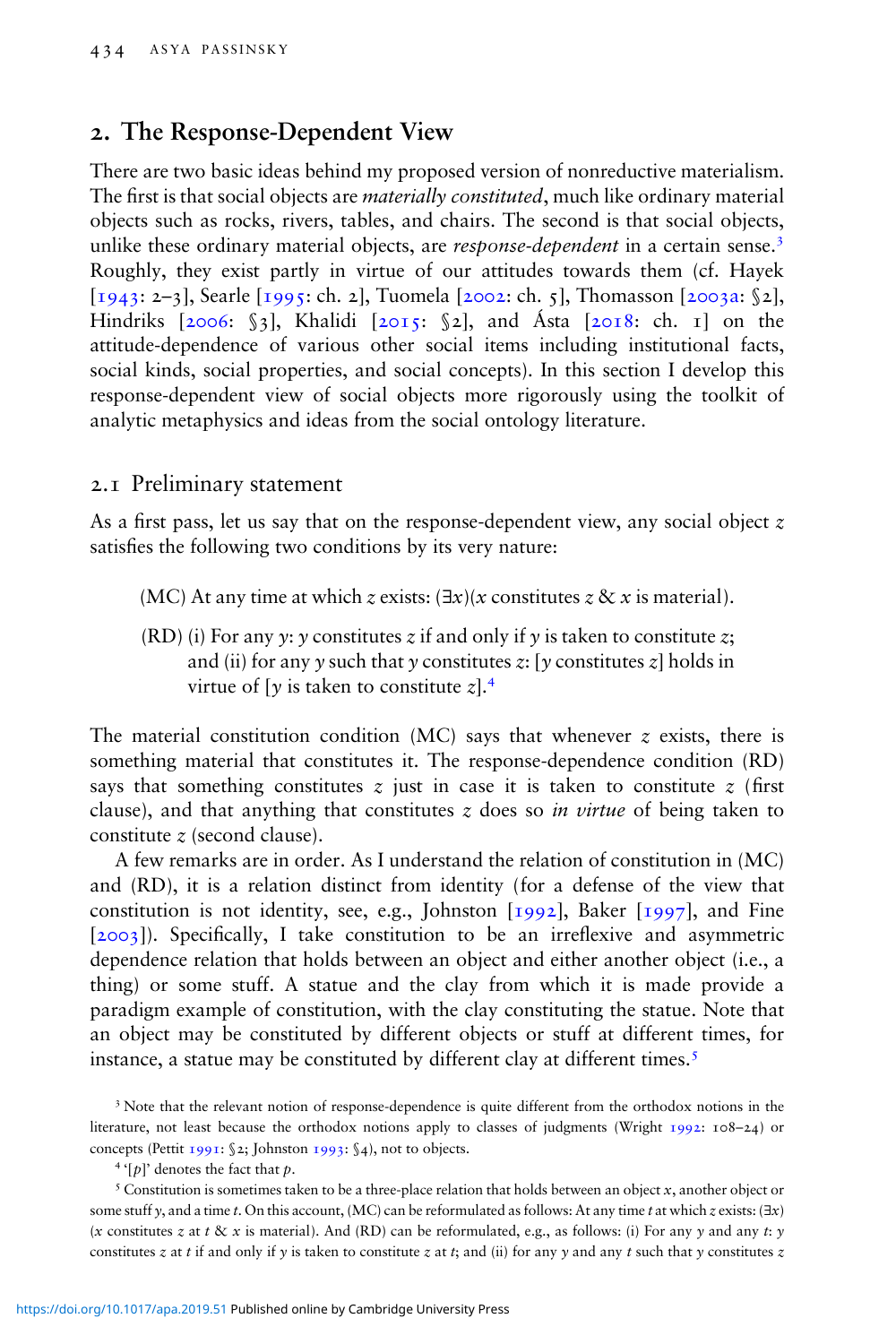I construe the in virtue of relation in the second clause of (RD) as the relation of metaphysical grounding. Metaphysical grounding is a distinctively metaphysical, noncausal determination relation (Fine  $200I$ :  $\$ 5; Schaffer 2009:  $\$ 3.2; Rosen ). A nice illustrative example of grounding is provided by the Euthyphro dilemma. Euthyphro and Socrates, we may suppose, agree that all and only pious acts are loved by the gods. But whereas Euthyphro maintains that pious acts are pious because they are loved by the gods, Socrates demurs. This because relation is grounding. On the Euthyphronic view, the piety of an act is grounded in that act's being loved by the gods, whereas on the Socratic view that is not the case. The most important features of grounding, for our purposes, are that the grounds metaphysically determine and explain the grounded, and the grounded metaphysically depends upon its grounds. Grounding theorists commonly distinguish full and partial grounding. In the case of full grounding, the grounds fully determine and explain the grounded, whereas in the case of partial grounding, the grounds only partially determine and explain the grounded. The relevant notion for (RD) is that of full grounding.

Finally, in saying that any social object  $z$  satisfies (MC) and (RD) by its very nature, I am making an essentialist claim (cf. Fine  $\frac{1994}{1994}$ ). That is, I am claiming that any social object  $z$  essentially satisfies these two conditions as opposed to  $accidentally$  satisfying them, just as a triangle essentially has three sides as opposed to accidentally having three sides.

I will now refine this preliminary statement of the response-dependent view of social objects by examining two issues that arise in connection with (RD): who the relevant subjects are and how the response of 'taking' something to constitute something else should be understood.

#### 2.2 The subjects

Who are the relevant subjects whose responses partially ground the existence of social objects? A natural proposal is that the relevant subjects are the members of the relevant population or social group. This proposal works well for some cases, especially simple imaginary ones. For instance, suppose that two people on a desert island agree that a certain river is to be the border between their respective territories. In this case, it is plausible to suppose that the river then constitutes the border in virtue of the responses of these two islanders, who are the members of the relevant population. The proposal also works well for some small-scale real-world cases, for example, a case in which two housemates agree that a certain partition is to be the boundary between their respective parts of the living room.

However, the proposal does not fare so well when it comes to most large-scale real-world cases. For example, consider again the border between Vermont and New Hampshire. The official location of this border is the west bank of the Connecticut River at the mean low-water mark. This is the result of an initial agreement between Vermont and the Continental Congress, and a later ruling by

at t: [y constitutes z at t] holds in virtue of [y is taken to constitute z at t]. For present purposes, these complications can be set aside.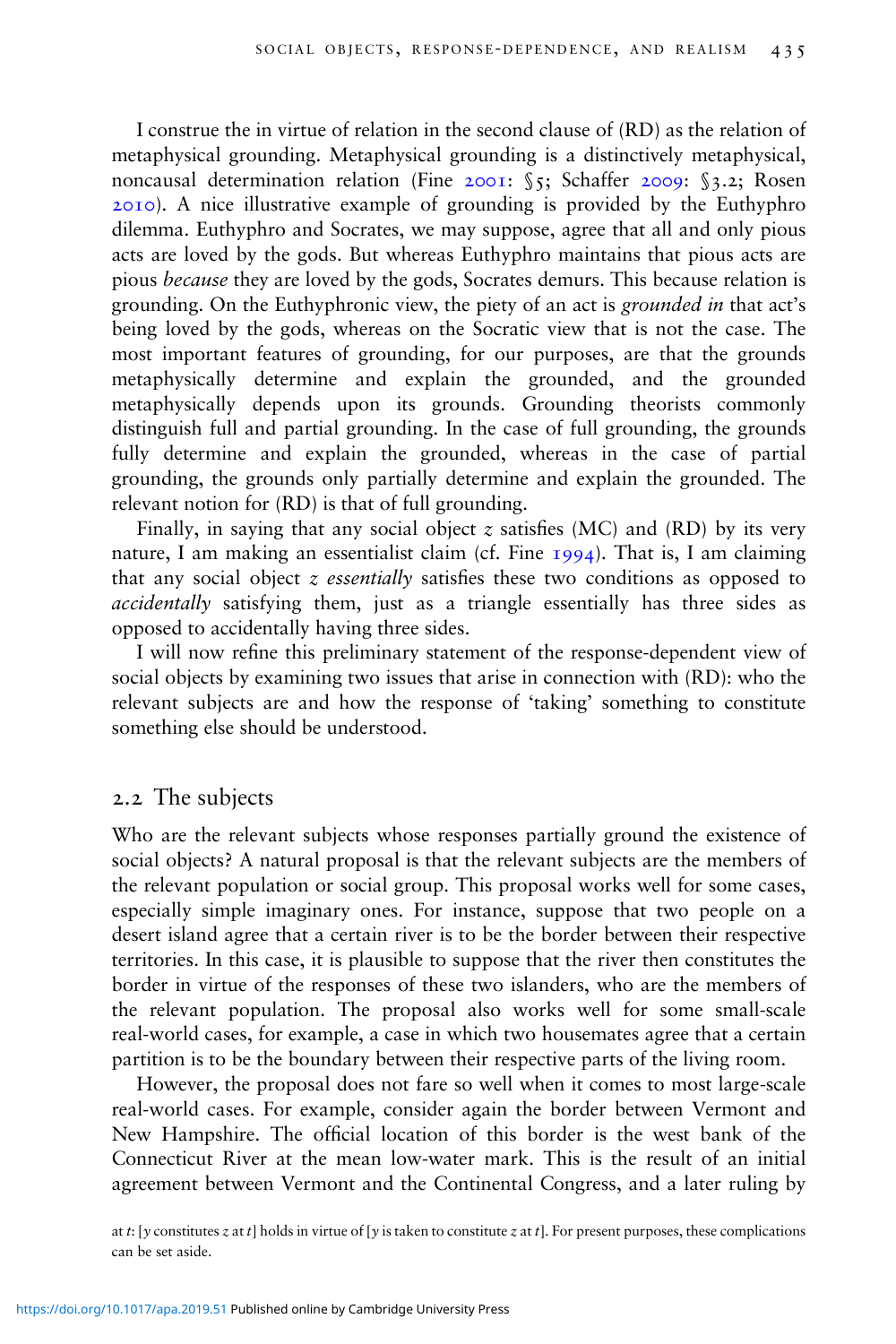the United States Supreme Court. In this case, the relevant subjects are not plausibly taken to be the members of the relevant population, viz. the residents of Vermont and New Hampshire. They are more plausibly taken to be the relevant practical authorities, which include the governments of Vermont and New Hampshire as well as the government of the United States. More generally, I propose that in many large-scale cases, the relevant subjects are the relevant practical authorities, who are taken to be authorities on the matter at hand by members of the relevant population (cf. Hindriks [2006: 490-91] on authority-involving social concepts and Ásta  $[20I8: \S I.4]$  on institutional properties). In some cases these authorities are individuals, but in many cases they are social entities such as nation-states, governments, or organizations. And in some cases the authorities are legitimate, whereas in other cases they are merely de facto authorities that are obeyed by sufficiently many members of the relevant population. Thus, for example, when the British government partitioned colonial British India into India and Pakistan in  $1947$ , it was arguably acting as a de facto authority but not a legitimate authority.

Still, there are some large-scale cases in which the relevant subjects are not plausibly taken to be practical authorities. For example, consider the boundaries of a neighborhood such as the West Village in New York City. Unlike the border between Vermont and New Hampshire, the boundaries of the West Village are not drawn by government officials, courts, or other authorities. To account for such cases, we may draw on Ásta's idea of social standing. Ásta ( $2018$ :  $18-20$ ) suggests that some people who do not have authority nevertheless have social standing in virtue of other people's attitudes or sentiments towards them, for instance, in virtue of being feared, respected, or admired. This social standing gives them some of the same powers that authorities have. For example, the school bully can order another kid to give her his lunch money, much as an authority can order members of the population to perform various acts. So those with social standing can play some of the same roles as authorities. My suggestion is that in the cases of interest to us where the relevant subjects are not practical authorities, they are individuals or entities with social standing. For instance, in the case of neighborhoods, we may take the relevant subjects to include publicly prominent members of the community (e.g., business owners, journalists, and activists) as well as influential figures in the housing market (e.g., real estate developers and realtors).

By taking the relevant subjects to be either practical authorities or individuals/ entities with social standing, we can give a plausible account of all the cases of interest to us. The small-scale cases discussed above, in which the relevant subjects are the members of the relevant population, may be regarded as a limiting case in which all the members of the relevant population have social standing. There may also be some cases in which the relevant subjects include both practical authorities and individuals/entities with social standing. Consider, for example, the United States of America. The relevant subjects in this case are plausibly taken to include the fifty states of the United States, which may be regarded as practical authorities, as well as other nation-states with standing in the international community.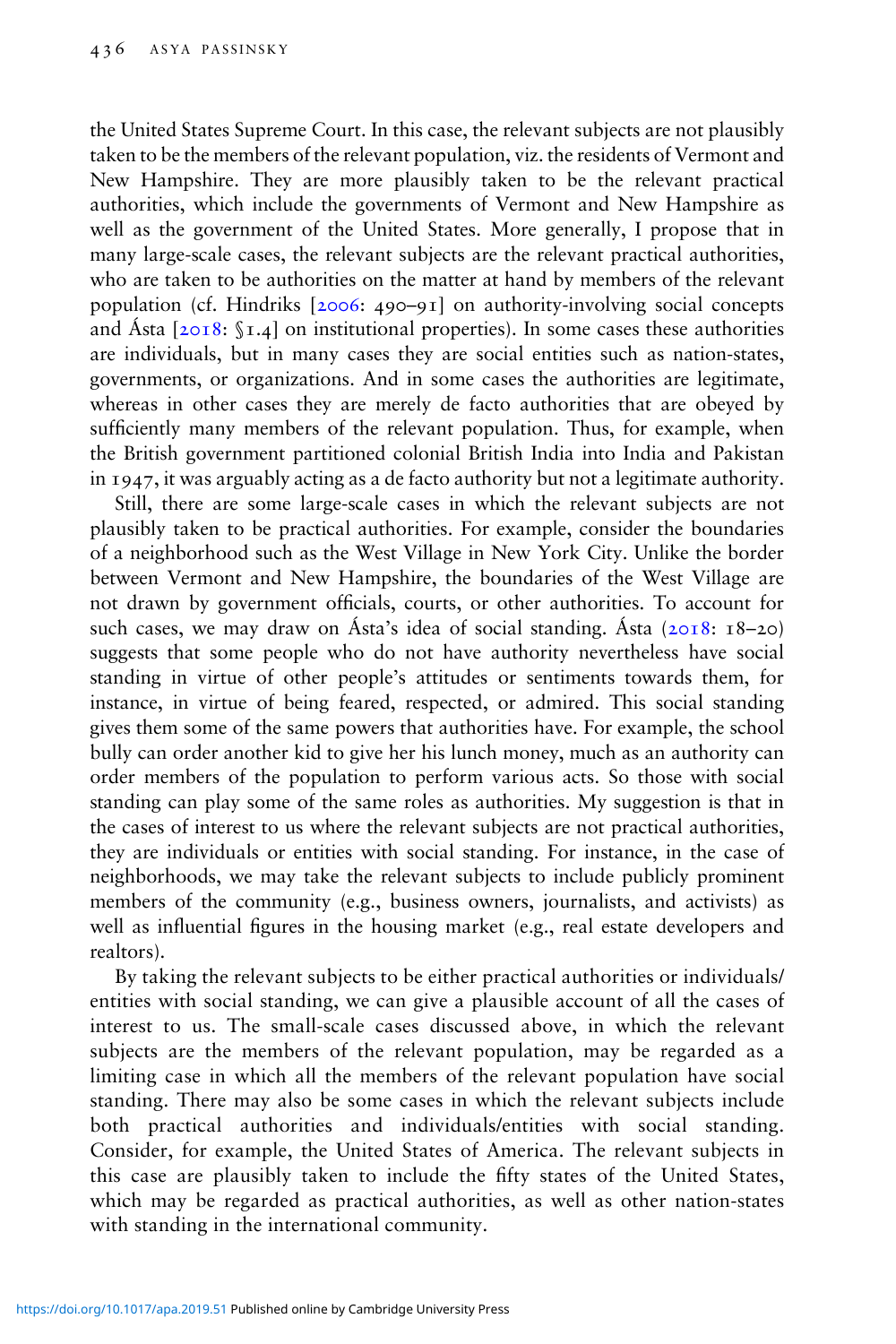#### 2.3 The response

How should we understand the relevant response of 'taking' something to constitute something else? A straightforward alternative is to construe this response as a belief: to 'take'  $\gamma$  to constitute z is to believe that  $\gamma$  constitutes z. But this alternative is problematic for two reasons. First, the relevant response apparently has a voluntary character. Thus, for example, my housemate and I can just decide to take the partition to constitute the boundary between our respective parts of the living room. Belief, however, is not voluntary in this way (cf. Williams  $1973$ ; Hieronymi 2006; Setiya 2008). If I look out of the window and see that it is raining, I cannot just decide to believe that it is sunny. Second, under certain circumstances it may be rational for a subject to take  $y$  to constitute  $z$  while knowing that  $y$  does not constitute  $z$ . For example, it may be rational for me to take the partition to constitute the boundary while knowing that it does not yet constitute the boundary if I have good reason to believe that my doing so will prompt my housemate to do so as well. But arguably, it is never rational to believe that  $p$  while knowing that not  $p$ . For these reasons, we should not construe the relevant response as a belief that  $\nu$  constitutes  $z$ .

Following others in the social ontology literature (Searle  $\frac{1995}{7}$ ;  $\frac{27}{51}$ ; Tuomela 2002: ch. 5; Thomasson  $2003a$ : §2; Hindriks  $2006$ : 491), I suggest that the relevant response be construed as acceptance: to 'take'  $\gamma$  to constitute  $\zeta$  is to accept that  $\gamma$ constitutes z. And I propose that we understand the relevant notion of acceptance in terms of the notion of commitment. To accept that  $\gamma$  constitutes z is to be committed to acting as if  $y$  constitutes  $z$ . Importantly, the relevant commitment is not made on the basis of a belief that  $y$  constitutes  $z$ . Rather, it is made on the basis of pragmatic considerations such as considerations of utility, self-interest, or justice and fairness (and on the basis of other beliefs and expectations). Acceptance is thus a pragmatic attitude. As such, it is not subject to the same requirements of epistemic rationality as belief. In particular, it is rational for a subject S to accept that p while knowing that not p, so long as S has good pragmatic reasons for doing so. Furthermore, commitment in the relevant sense is largely, though not entirely, a matter of choice. It is not entirely a matter of choice because there are constraints on what a subject can be committed to. For example, I cannot be committed to acting as if the number is blue. That is not an intelligible commitment. Likewise, the governments of Vermont and New Hampshire cannot be committed to acting as if a particular snowflake constitutes the border between Vermont and New Hampshire. But within certain constraints, subjects can choose to be committed to acting as if  $\nu$ constitutes  $z$  in a way that they cannot choose to believe that  $y$  constitutes  $z$ . Acceptance is thus voluntary in a way that belief is not. The two problems raised above are thereby avoided.

It is worth distinguishing cases in which acceptance of the relevant proposition is immediate from cases in which this acceptance is mediated by acceptance of a more general proposition. For example, in the case of the border between Vermont and New Hampshire, the relevant authorities immediately accept that the west bank of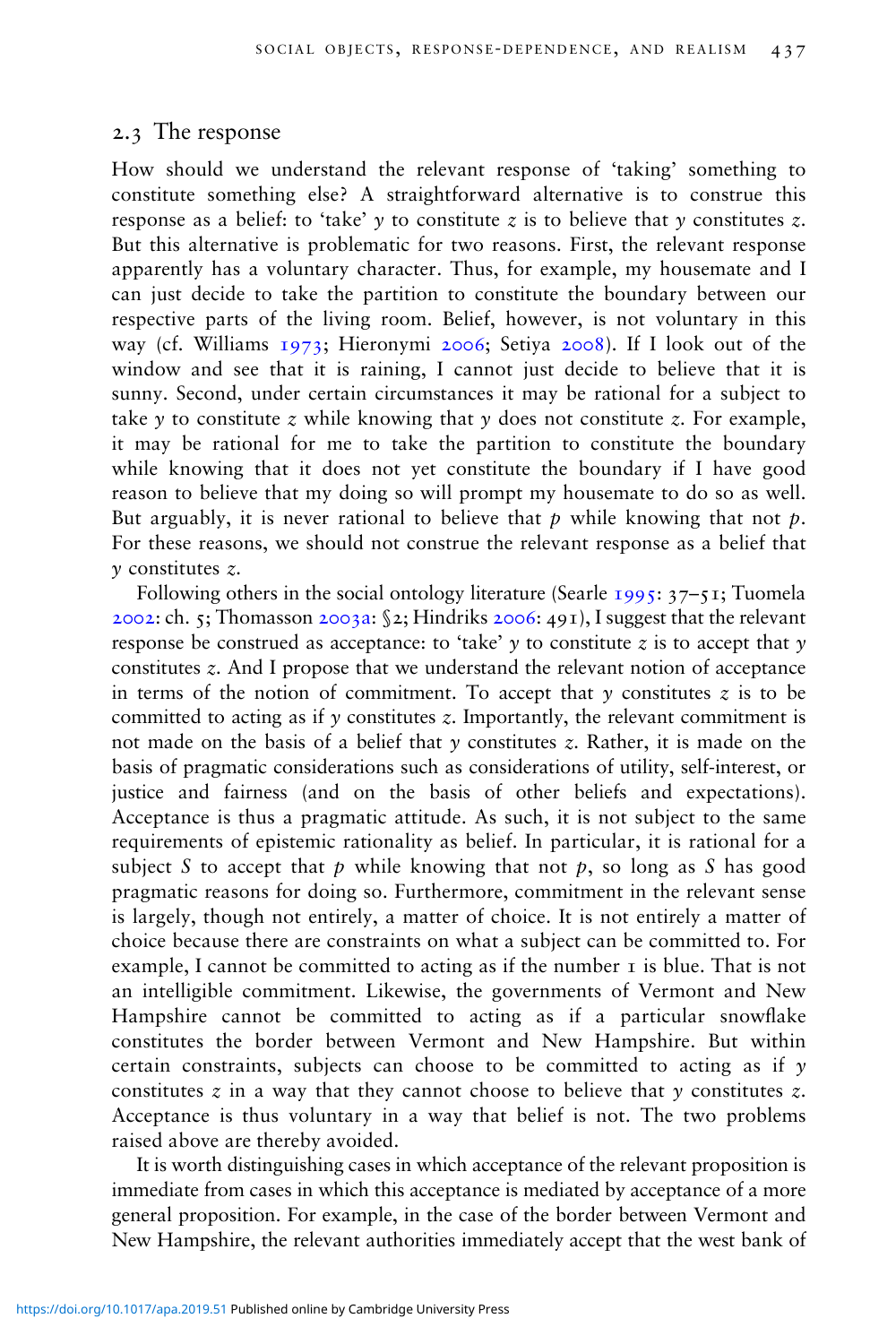the Connecticut River at the mean low-water mark constitutes the Vermont-New Hampshire border. In contrast, in the case of dollar bills, what the relevant authorities immediately accept is a general proposition of the form ' $(\forall y)(Fy \rightarrow y)$ constitutes a dollar bill)', where 'F' names the conditions laid down for something to constitute a dollar bill (roughly, being a piece of paper of a certain size and shape, bearing a certain inscription, and having a certain origin). In accepting this general proposition, the relevant authorities are committed to acting as if it were true. This commitment entails a commitment to act as if the piece of paper in my wallet (which bears the relevant features) constitutes a dollar bill. The authorities thus accept, in a mediate way, that this piece of paper constitutes a dollar bill. Note that it is irrelevant whether the authorities are aware of the existence of the piece of paper. Just as someone committed to picking up all the trash on the beach can thereby be committed to picking up a plastic bag whose existence they are unaware of, so too the authorities can be committed to acting as if the piece of paper in my wallet constitutes a dollar bill without being aware of the piece of paper's existence.

Let me conclude this section by noting some important ways in which my account of acceptance differs from John Searle's influential account of collective acceptance in The Construction of Social Reality  $(1995)$ . First, our proposals differ on what is accepted. On the Searlean proposal the object of acceptance is a constitutive rule of the form 'X counts as Y in context C' (Searle  $\frac{1995}{27}$ : 27-29,  $(43-46)$ , whereas on my proposal it is a proposition of the form 'y constitutes z' or  $(\forall y)(Fy \rightarrow y)$  constitutes a K)'. One advantage of my proposal is that it does not rely upon a controversial distinction between regulative and constitutive rules (see Raz  $\lceil 1999$ :  $108 - 11$  for a critical discussion of this distinction). Furthermore, my proposal does not invoke an obscure primitive relation of counting as (see Epstein  $[2015: 74-77]$  for further concerns about Searle's formula 'X counts as Y in C'). Second, our proposals differ over the subjects of acceptance. On Searle's view, all intentionality exists in the heads of individual human beings (Searle  $\frac{1995}{25}$ : 25–26), and so it is only individual people who can accept the relevant rules. On my proposal, both individuals and social entities can accept the relevant propositions. My proposal has the advantage that it is able to account straightforwardly for the vast array of real-world cases in which the relevant subjects seem to be social entities such as governments, nation-states, or organizations. Finally, our proposals differ over the collective aspect of acceptance. On the Searlean proposal, when a group of individuals collectively accept a constitutive rule, the form of their acceptance is irreducibly plural. That is, the form that each individual's acceptance takes is 'We accept that  $X$  counts as Y in C', as opposed to 'I accept that X counts as Y in C' (Searle  $\frac{1995}{266}$ , 38). Whereas on my proposal, acceptance of the relevant propositions is a collective phenomenon insofar as the practical authorities and individuals/entities with standing who are doing the accepting have their authority or standing partly in virtue of the attitudes and/or behaviors of members of the relevant social group. An advantage of my proposal is that it does not posit a new irreducibly plural form of intentionality.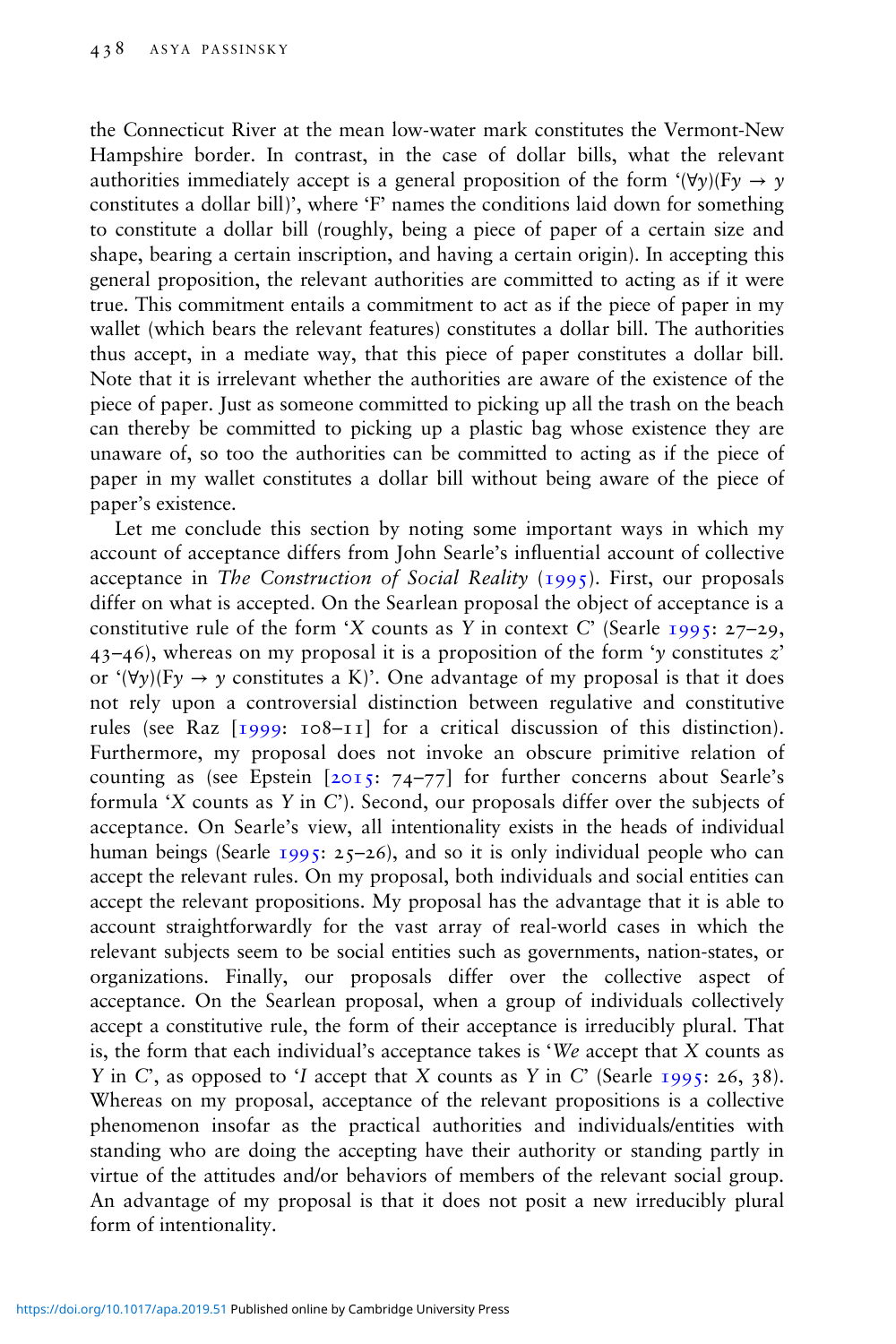#### 2.4 Final statement

Here, then, is the final statement of my proposed response-dependent view of social objects. On the response-dependent view, any social object  $z$  satisfies the following two conditions by its very nature:

- (MC') At any time at which *z* exists:  $(\exists x)(x \text{ constitutes } x \& x \text{ is a material})$ object or material stuff). $\frac{6}{5}$
- $(RD')$  (i) For any y: y constitutes z if and only if the relevant authorities or individuals/entities with standing accept that  $\nu$  constitutes  $\zeta$ ; and (ii) for any y such that y constitutes z: [y constitutes z] is fully grounded in [the relevant authorities or individuals/entities with standing accept that  $\nu$  constitutes  $\zeta$ .

# . Creation by Fiat

Thus far I have put forward a response-dependent view of social objects that satisfies the constraints of nonreductive materialism. In this section I provide an argument in favor of adopting this response-dependent view of social objects together with a response-independent view of ordinary material objects such as trees, rocks, tables, and chairs. The argument takes the form of an inference to the best explanation: I argue that the response-dependent view of social objects, coupled with a response-independent view of ordinary material objects, is able to make sense of a striking apparent contrast between these respective objects.

This striking contrast has to do with the creation of social objects, on the one hand, and the creation of ordinary material objects, on the other hand. Under appropriate circumstances, social objects can apparently be created by acts of agreement, decree, declaration, or the like (cf. Searle  $[1995: 34]$  on the use of performative utterances in the creation of institutional facts; cf. also Tuomela  $[2002: 123]$  on the performative character of social reality). For example, two people on a desert island can create a border by agreeing that a certain river is to be the border between their respective territories. The government of a desert island society can decree that seashells of a certain kind henceforth constitute money, thereby creating pieces of money. And the political leadership of a group of people inhabiting a certain territory can declare the independence of a new sovereign state, thereby founding a new nation-state. In contrast, ordinary experience suggests that ordinary material objects cannot likewise be created by acts of agreement, decree, declaration, or the like. For example, a government cannot just decree into existence more trees; it would have to go and plant them. Nor can two children make a sandcastle by agreeing that some heap of sand

<sup>&</sup>lt;sup>6</sup> Philosophers who countenance objects that are concrete or quasi-concrete but not material may maintain that such concrete or quasi-concrete objects can also constitute social objects. For instance, those who take lines in space or regions of space to be concrete or quasi-concrete but not material objects may maintain that these objects can constitute borders. (MC′ ) can be modified so as to allow for this possibility.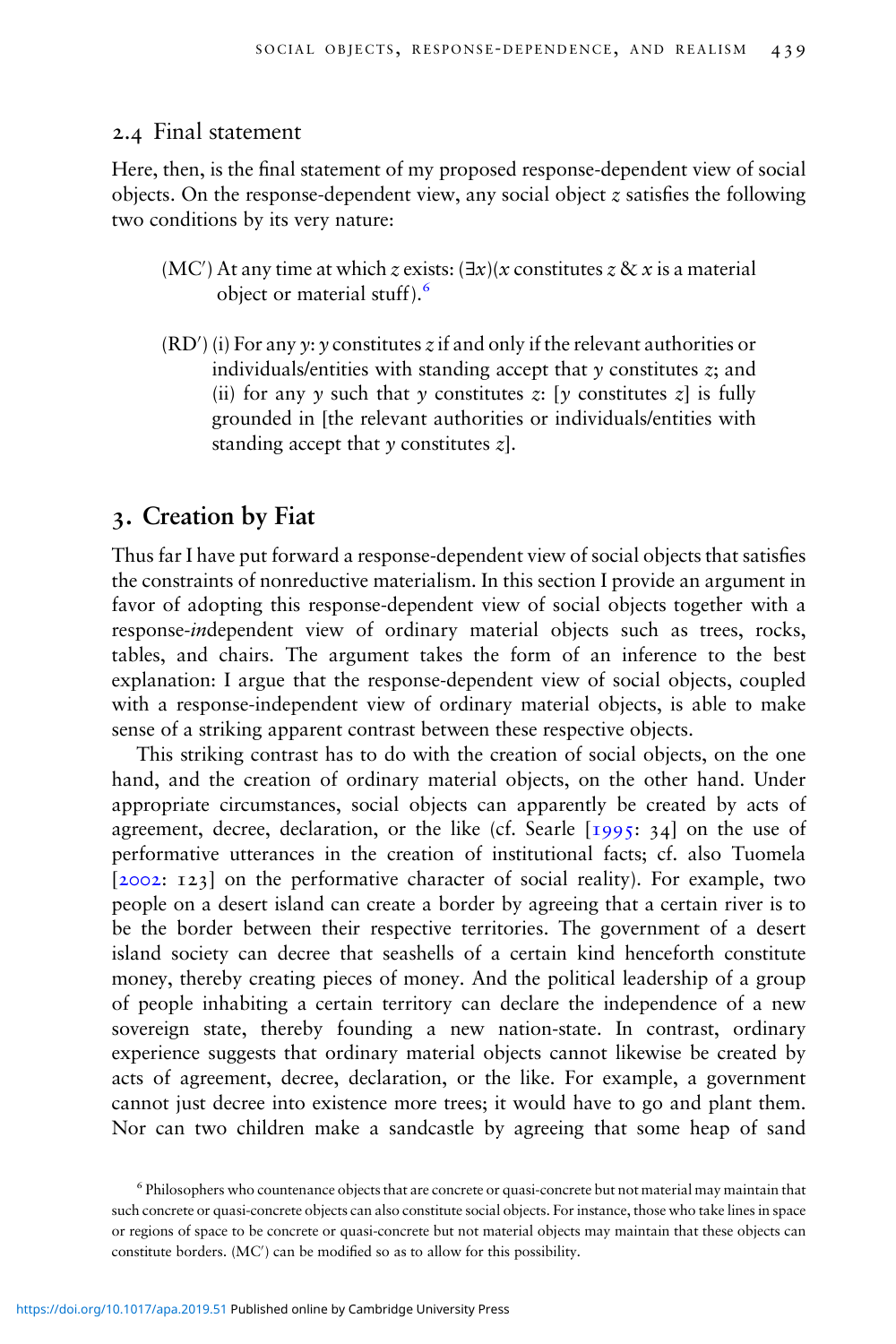constitutes a sandcastle; they would have to go and build the sandcastle by arranging some sand into the shape of a castle. Likewise, a carpenter cannot create a table by just declaring that some hunk of wood constitutes a table. But if ordinary material objects cannot be created by fiat, why is it that social objects can be created in this way? There is a striking contrast here that cries out for explanation.

One might try to explain away this striking contrast by arguing that social objects cannot be created by fiat, appearances notwithstanding. In particular, the eliminativist who denies the existence of social objects can argue that there are no social objects created by fiat in our imaginary scenarios because there are no social objects, period. And the reductive materialist who maintains that every token social object is identical to a token ordinary material object can argue that there are no social objects created by fiat in these scenarios because the social objects in these scenarios (the border, the pieces of money, and the nation-state) are identical to ordinary material objects (e.g., the river, the seashells, and the people, respectively), which are evidently not created by fiat. However, if eliminativism and reductive materialism are rejected for the reasons cited earlier, then the striking contrast cannot be explained away in either of these ways.

Still, one might try to explain away the striking contrast by arguing that ordinary material objects can be created by fiat, appearances notwithstanding. For instance, it may be argued that when the International Astronomical Union officially recognized certain constellations in  $1928$ , it thereby created these constellations by fiat. But this is unconvincing. Constellations are just groups of stars. Since these groups of stars existed prior to 1928, the IAU's recognition did not create them. Rather, the IAU's recognition gave a new classification to these existing groups of stars. Another putative example of creation by fiat of ordinary material objects is readymades in art. For instance, it might be thought that Marcel Duchamp created his famous artwork Fountain by fiat. I agree that in this case, Duchamp did create a new object. However, it is far from clear that this object was created by fiat. Arguably, Duchamp created *Fountain* by repositioning and inscribing a urinal, with the intention of submitting the resulting product to an art exhibit. But then *Fountain* was created in much the same way that ordinary material artifacts such as tables are created—namely, through the intentional physical manipulation of preexisting material. Moreover, it is an open question whether *Fountain* should be classified as an ordinary material object as opposed to a social object. I believe that this question should be answered by a philosophical theory of artworks, and I venture that such a theory would countenance the creation of artworks by fiat only insofar as it construes artworks as social objects.

If the striking contrast between social objects and ordinary material objects is not explained away, how is it to be explained? I contend that the response-dependent view of social objects coupled with a response-independent view of ordinary material objects provides a satisfying explanation.

According to the response-dependent view of social objects, social objects satisfy (MC′ ) and (RD′ ) by their very nature. It follows that under appropriate circumstances—namely, circumstances in which a suitable constituting material object or material stuff already exists—these objects can be brought into existence by the relevant authorities or individuals/entities with standing accepting the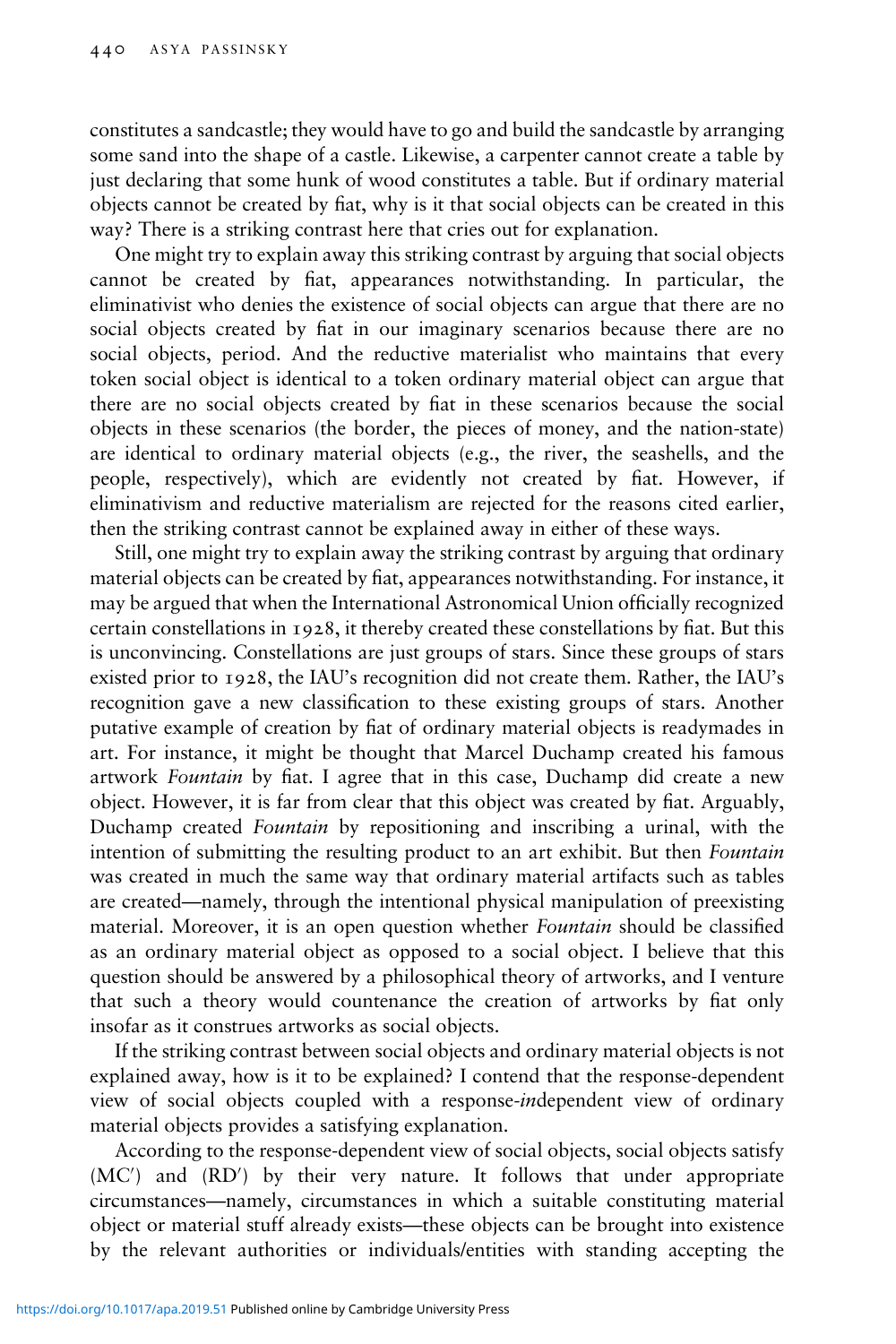relevant propositions. And an act of agreement, decree, declaration, or the like can constitute (or otherwise generate) the requisite acceptance.

Let me now articulate the response-independent view of ordinary material objects, using the more open-ended preliminary formulation of the material constitution condition and the response-dependence condition. According to the response-independent view of ordinary material objects, any ordinary material object z satisfies (MC) by its very nature. But no ordinary material object z satisfies the first clause of (RD) by its very nature (though some ordinary material objects might satisfy this clause accidentally). Furthermore, no ordinary material object  $z$  satisfies the second clause of (RD). Rather, any ordinary material object  $z$ satisfies the following response-independence condition by its very nature:

(RI) For any y such that y constitutes z: it is not the case that [y constitutes z] is fully or partially grounded in [y is taken to constitute  $z$ ].

It follows that even in circumstances in which a suitable constituting material object or material stuff already exists, we cannot bring into existence a new ordinary material object by merely taking the preexisting material object or stuff to constitute a new object. That is why ordinary material objects, unlike social objects, cannot be created by acts of agreement, decree, declaration, or the like.

## . Objectivity and Reality

If social objects are response-dependent, as I have argued, then they lack objectivity insofar as they fail to exist independently of being taken to exist. For on the response-dependent view, the existence of any social object  $z$  is partially grounded in the existence of some constituting material object or stuff, and partially grounded in the fact that this material object or stuff is taken to constitute z. But in taking some object or stuff to constitute z, a subject is *eo ipso* taking z to exist. Thus, social objects do not exist independently of being taken to exist. In contrast, if ordinary material objects are response-independent, as I have argued, then they do not likewise fail to exist independently of being taken to exist.

Nonreductive materialists can appeal to this difference in the objectivity of social objects and ordinary material objects to explain—or explain away—the antirealist intuition. Whether the intuition is to be explained, as opposed to explained away, will depend on the nonreductive materialist's further commitments, in particular her conception of reality. The nonreductive materialist may embrace a conception of reality on which being objective is a necessary condition for being real or fully real. Such a conception of reality, which links reality with objectivity, is a familiar one (Pettit  $1991: 588-90$ ; cf. Johnston  $1993: 106$ ). This nonreductive materialist can explain the antirealist intuition by maintaining that it is correctly getting at the fact that the reality of social objects is compromised by their lack of objectivity. Alternatively, the nonreductive materialist may embrace a conception of reality on which being objective is not a necessary condition for being real or fully real. For instance, she may embrace a conception on which to be real is to exist (cf. Haslanger  $2018:269$ ). Or she may embrace a conception on which to be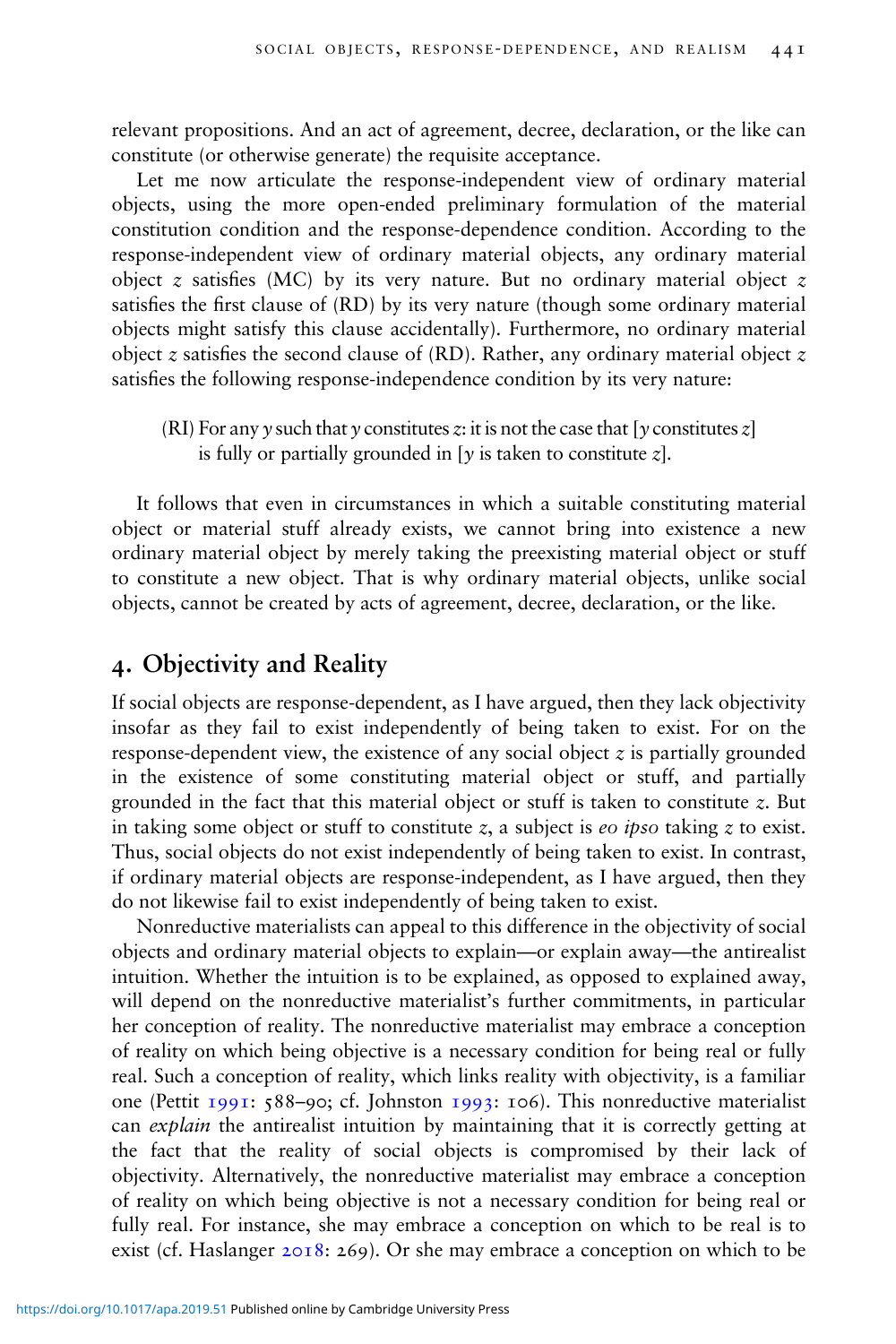<span id="page-11-0"></span>real is to play an irreducible causal and explanatory role (cf. Barnes  $2017: 2432-33$ ). This nonreductive materialist can *explain away* the antirealist intuition by maintaining that it is based on a mistaken association between objectivity and reality. That is, she may contend that we correctly perceive that social objects fail to be objective, but we mistakenly associate the real with the objective. This leads us to mistakenly intuit that social objects are somehow unreal.

I will not take a stand here on which of these two routes—the realist route or the antirealist route—should be pursued by the nonreductive materialist. That hinges on which conception of reality should be adopted, and that is a deep and vexing issue I cannot hope to resolve here. Suffice it to say that both routes accomplish the task set out in this paper, which was to make sense of the antirealist intuition from within a nonreductive materialist view of social objects.

> ASYA PASSINSKY UNIVERSITY OF NORTH CAROLINA AT CHAPEL HILL [asya.passinsky@unc.edu](mailto:asya.passinsky@unc.edu)

## References

- Asta. (2018) Categories We Live By: The Construction of Sex, Gender, Race, and Other Social Categories. New York: Oxford University Press.
- Baker, Lynne Rudder. (1997) 'Why Constitution is Not Identity'. Journal of Philosophy, 94, 599–  $62T.$
- Baker, Lynne Rudder. (2004) 'The Ontology of Artifacts'. Philosophical Explorations,  $7, 99 111$ .
- Barnes, Elizabeth. (2017) 'Realism and Social Structure'. *Philosophical Studies*, 174, 2417–33.
- Epstein, Brian. (2015) The Ant Trap: Rebuilding the Foundations of the Social Sciences. New York: Oxford University Press.
- Evnine, Simon J. (2016) Making Objects and Events: A Hylomorphic Theory of Artifacts, Actions, and Organisms. Oxford: Oxford University Press.
- Fine, Kit. (1994) 'Essence and Modality'. Philosophical Perspectives, 8, 1-16.
- Fine, Kit. (2001) 'The Question of Realism'. *Philosophers' Imprint*,  $I$ ,  $I$ –30.
- Fine, Kit. (2003) 'The Non-Identity of a Material Thing and Its Matter'. *Mind*,  $112$ ,  $195-234$ .
- Hamilton, William. (2013, July 22) [Cartoon]. The New Yorker. Retrieved from [https://www.](https://www.newyorker.com/magazine/2013/07/22) [newyorker.com/magazine/](https://www.newyorker.com/magazine/2013/07/22)2013/07/22.
- Haslanger, Sally. (2018) 'Social Explanation: Structures, Stories, and Ontology. A Reply to Díaz León, Saul, and Sterken'. Disputatio, 10, 245-73.
- Hayek, F.A. (1943) 'The Facts of the Social Sciences'. Ethics,  $54$ ,  $1-13$ .
- Hieronymi, Pamela. (2006) 'Controlling Attitudes'. Pacific Philosophical Quarterly, 87, 45-74.
- Hilpinen, Risto. (1993) 'Authors and Artifacts'. Proceedings of the Aristotelian Society, 93, 155-78.

Hindriks, Frank. (2006) 'Acceptance-Dependence: A Social Kind of Response-Dependence'. Pacific Philosophical Quarterly,  $87,481-98.$ 

- Hindriks, Frank. (2013) 'The Location Problem in Social Ontology'. Synthese, 190, 413-37.
- Johnston, Mark. (1992) 'Constitution is Not Identity'. Mind, 101, 89-105.
- Johnston, Mark. (1993) 'Objectivity Refigured: Pragmatism without Verificationism'. In John Haldane and Crispin Wright (eds.), Reality, Representation, and Projection (Oxford: Oxford University Press),  $85-130$ .
- Khalidi, Muhammad Ali. (2015) 'Three Kinds of Social Kinds'. Philosophy and Phenomenological  $Research, 90, 96 - 112.$
- Korman, Daniel Z. (2015) Objects: Nothing Out of the Ordinary. Oxford: Oxford University Press.
- Korman, Daniel Z. (2019) 'The Metaphysics of Establishments'. Australasian Journal of Philosophy. [http://doi.org/](http://doi.org/10.1080/00048402.2019.1622140)10.1080/00048402.2019.1622140.